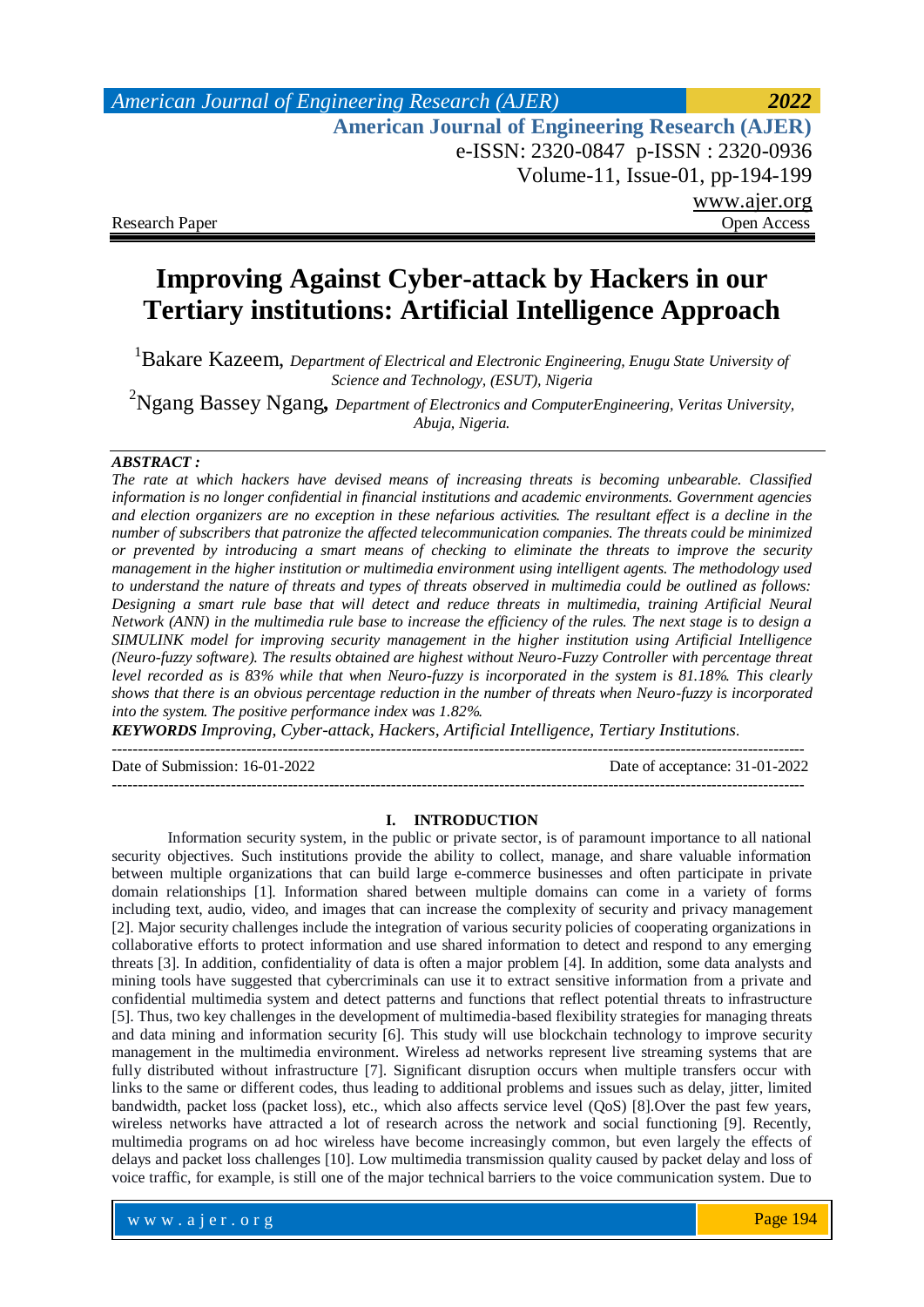### *American Journal of Engineering Research (AJER) 2022*

the growing popularity of wireless ad networks, QoS support for multimedia transmission has become an important requirement because it is closely related to service satisfaction. [11] Introducing Security and Privacy in the computer cloud where he analyzed the key security issues enveloped the market today with security measures, in order to provide the server and business providers with the best possible solution. In the same article, [12] introduced Data Privacy on cloud computing, which was a relatively new homomorphic encryption system based on numbers. The encryption system can be used primarily to protect logical data from a cloud computing. The proposed system uses a clear text space ring and a single encryption key to remove encryption, that is, a standard encryption system. In order to understand the basics of distributed computerization and to distance information from the cloud, a number of assets have been advised [13 [. In [15] the authors provide a comprehensive insight into the basic concepts of distributed computation [16]. of threats identified in our area, Designing a smart legal framework that will detect and reduce threats to multimedia, training ANN in the legal framework designed to improve format efficiency, design a SIMULINK model for **enhancing** security optimization in a multimedia environment using Neuro-fuzzy controller. Many tools are now in use for improving the performance of the power electronics in the industry to enhance increased productivity; some of these are, artificial intelligence, fuzzy logic, neural networks, hybrid networks, etc [17]. They have been recently recognized as the important tools to improve the output performance of machines in the industrial sectors. Utilization of these intelligent control with adaptiveness seems to yield a promising research area in the development, implementation, and control of electrical drives.In the study conducted by [18], he affirmed that fuzzy controller is an effective means of regulating system frequency; when combined alongside other control devices would yield good results; hence being used for complementary functions with Artificial neural network (ANN) our design would be effective and efficient. The work done in [19] does recommend that for any successful design the methodology involved in the work must be followed step-by-step and adhered to the specific objectives of the study; which has to do with the measurement of the collected data, classification, and tabulation.Investment that will pay considerable dividends over the course of its operating life is a comprehensive power monitoring system. Even though increased energy prices have become a larger influence on the balance sheet, many facilities do not take advantage of opportunities to better manage these expenses. Those without monitoring systems likely have no understanding of their energy usage; those with them may not be using their systems to the fullest potential.

Because the quality of energy supplied can adversely affect its operation, oftentimes leading to loss or degradation of equipment, product, revenue, and reputation, plant managers must weigh the advantages of implementing a monitoring program.

The second section of this paper shows three methods for monitoring systems of solar plants. The third section discusses communication and monitoring system for wind turbines, and finally the conclusion is discussed in the fourth section.

#### **II. METHODOLOGY**

The procedure adopted in achieving the goal of this task is the step-by-step approach to the specific objectives of the work; this entails collecting and weighing the threat levels using trending method; classifying the threats and types, using the time series method approach from the service provider's records in the database of the company.

This involves characterizing the types of threats observed in the affected area, designing a rule base that will detect and minimize threats in the multimedia environment, training Artificial Neural Network (ANN) in the multimedia rule base to enhance the efficiency of the stated rules; finally designing a SIMULINK model for improving the security system in a multimedia environment using Neuro-Fuzzy approach. Multimedia is simply multiple forms of media integrated together. An example of multimedia is a web page with animation. The basic types can be described as follows: Text, Graphics, Audio, Animation, Video, and Graphics Objects (see: Computer graphics and visualization, etc. The threats can come from any source and has to be reported.

ii

| <b>TYPES OF THREATS IN</b>         | % OF THREATS IN           | <b>TIME OF THREAT</b> | DATE OF       | DAYS OF       |
|------------------------------------|---------------------------|-----------------------|---------------|---------------|
| <b>MULTIMEDIA</b>                  | <b>MULTIMEDIA NETWORK</b> |                       | <b>THREAT</b> | <b>THREAT</b> |
| Copy right                         | 80%                       | 1 <sub>pm</sub>       | 6/11/2018     |               |
| Hacking in to ones data or data    | 82%                       | 2am                   | 7/8/2019      |               |
| leakage                            |                           |                       |               |               |
| Explotation of internate conection | 70%                       | 3 <sub>pm</sub>       | 8/6/2019      |               |
| Corruption of data                 | 60%                       | 1 am                  | 4/4/2019      |               |
| <b>Bonnets</b>                     | 60%                       | 7am                   | 5/10/2018     |               |
| Distributed denial-of-service      | 75%                       | 4PM                   | 6/6/2018      | <sub>6</sub>  |
| (ddos)                             |                           |                       |               |               |

#### **2.1 Classifying the types of threats observed in multimedia Table: 1** Characterized threats in a Multimedia environment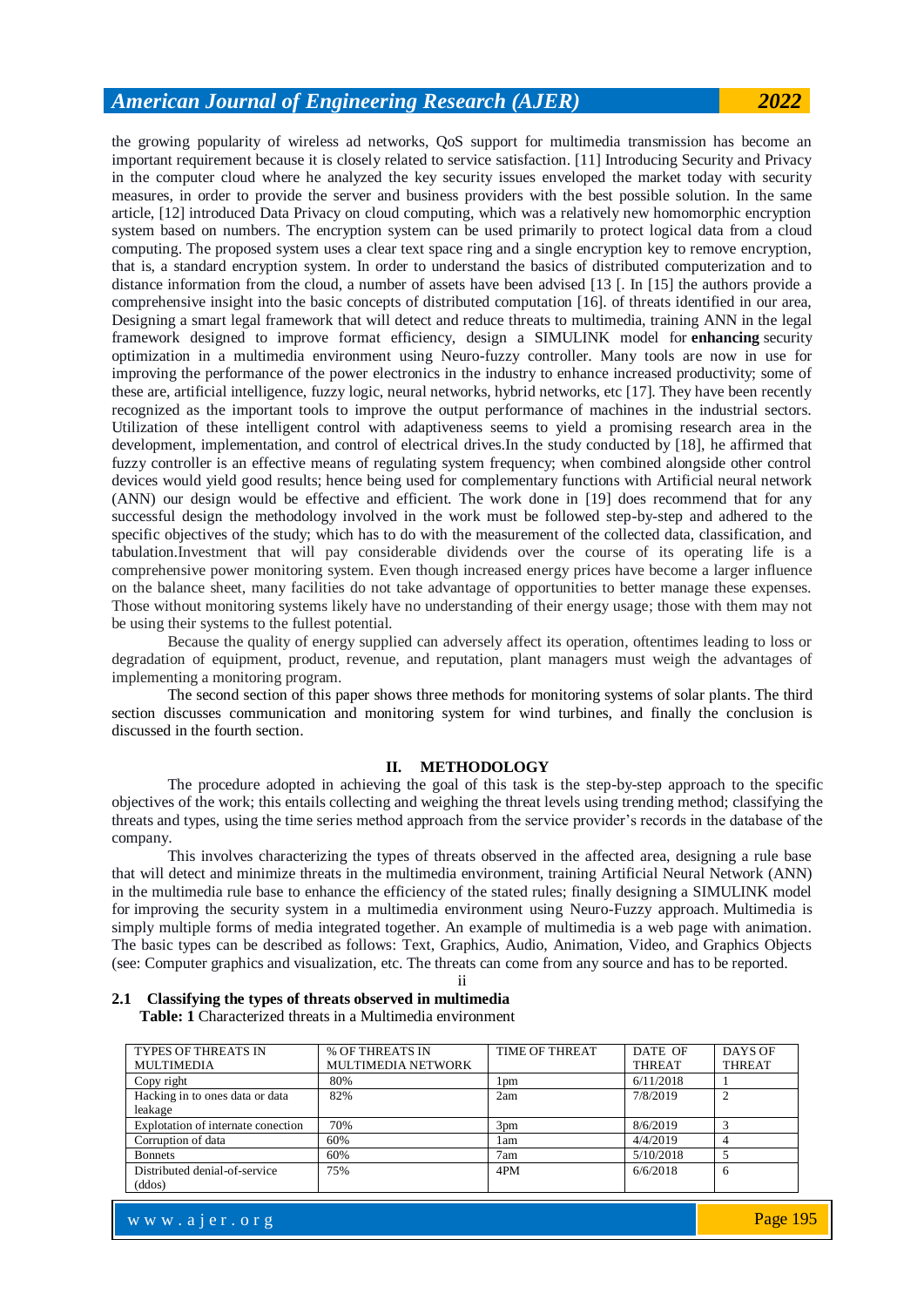| 2022<br><b>American Journal of Engineering Research (AJER)</b> |     |     |           |  |  |  |
|----------------------------------------------------------------|-----|-----|-----------|--|--|--|
|                                                                |     |     |           |  |  |  |
| Malware                                                        | 83% | 2AM | 7/10/2019 |  |  |  |

### **2.2 Designing a multimedia rule base that will detect and reduce threats in multimedia**

| $\overline{\mathbf{z}}$<br>$\Box$<br>$\qquad \qquad \blacksquare$<br><b>FIS Editor: RULEBASEM</b> |                  |                          |                  |               |  |
|---------------------------------------------------------------------------------------------------|------------------|--------------------------|------------------|---------------|--|
| File<br>Edit View                                                                                 |                  |                          |                  |               |  |
| <b>RULEBASEM</b><br><b>THREAT</b><br>(mamdani)<br><b>RESULT</b><br><b>MULTIMEDIA</b>              |                  |                          |                  |               |  |
| <b>FIS Name:</b>                                                                                  | <b>RULEBASEM</b> |                          | FIS Type:        | mamdani       |  |
| And method                                                                                        | min              | ۰.                       | Current Variable |               |  |
| Or method                                                                                         | max              | $\overline{\phantom{0}}$ | Name             | <b>THREAT</b> |  |
| Implication                                                                                       | min              | $\overline{\phantom{a}}$ | Type             | input         |  |
| Aggregation                                                                                       | max              | $\overline{\phantom{0}}$ | Range            | [01]          |  |
| Defuzzification                                                                                   | centroid         | $\overline{\phantom{a}}$ | Help             | Close         |  |
| System "RULEBASEM": 2 inputs, 1 output, and 3 rules                                               |                  |                          |                  |               |  |

Fig 1 designed multimedia Fuzzy inference system that will detect and reduce threats in multimedia

Fig 1 shows designed multimedia Fuzzy inference system that will detect and reduce threats in multimedia;with two inputs of threats and multimedia and an output of result.

| Rule Editor: RULEBASEM                                                                         | The Solic Trees                                                                                                                                                                                                                                                      | х<br>$-1$                                                                                                                     |
|------------------------------------------------------------------------------------------------|----------------------------------------------------------------------------------------------------------------------------------------------------------------------------------------------------------------------------------------------------------------------|-------------------------------------------------------------------------------------------------------------------------------|
| File Edit View Options                                                                         | 1. If (THREAT is THREATDETECTEDREDUCE) and (MULTIMEDIA is TAMPERED) then (RESULT is BAD) (1)<br>2. If (THREAT is NORMAL) and (MULTIMEDIA is NOTTAMPERED) then (RESULT is GOOD) (1)<br>3. If (THREAT is NORMAL) and (MULTIMEDIA is TAMPERED) then (RESULT is BAD) (1) | $\blacktriangle$<br>$\overline{\phantom{a}}$                                                                                  |
| If<br>THREAT is<br>THREATDETECTEDREDUCE<br><b>NORMAL</b><br>NORMAL<br>Inone<br>٠<br>$\Box$ not | and<br>MULTIMEDIA is<br><b>TAMPERED</b><br>×<br><b>NOTTAMPERED</b><br><b>NOTTAMPERED</b><br>Inone<br>٠<br>$\Box$ not                                                                                                                                                 | Then<br><b>RESULT</b> is<br><b>BAD</b><br>$\blacktriangle$<br>GOOD<br>GOOD<br>Inone<br>$\overline{\phantom{a}}$<br>$\Box$ not |
| Connection<br>or<br>o and<br>FIS Name: RULEBASEM                                               | Weight:<br>Add rule<br>Change rule<br>Delete rule<br>$\mathbf{1}$<br>Help                                                                                                                                                                                            | $<<$<br>$>>$<br>Close                                                                                                         |

Fig 2 designed multimedia rule base that will detect and reduce threats in multimedia

Fig 2 shows designed multimedia rule base that will detect and reduce threats in multimedia. The rules are three in number as shown in fig 2.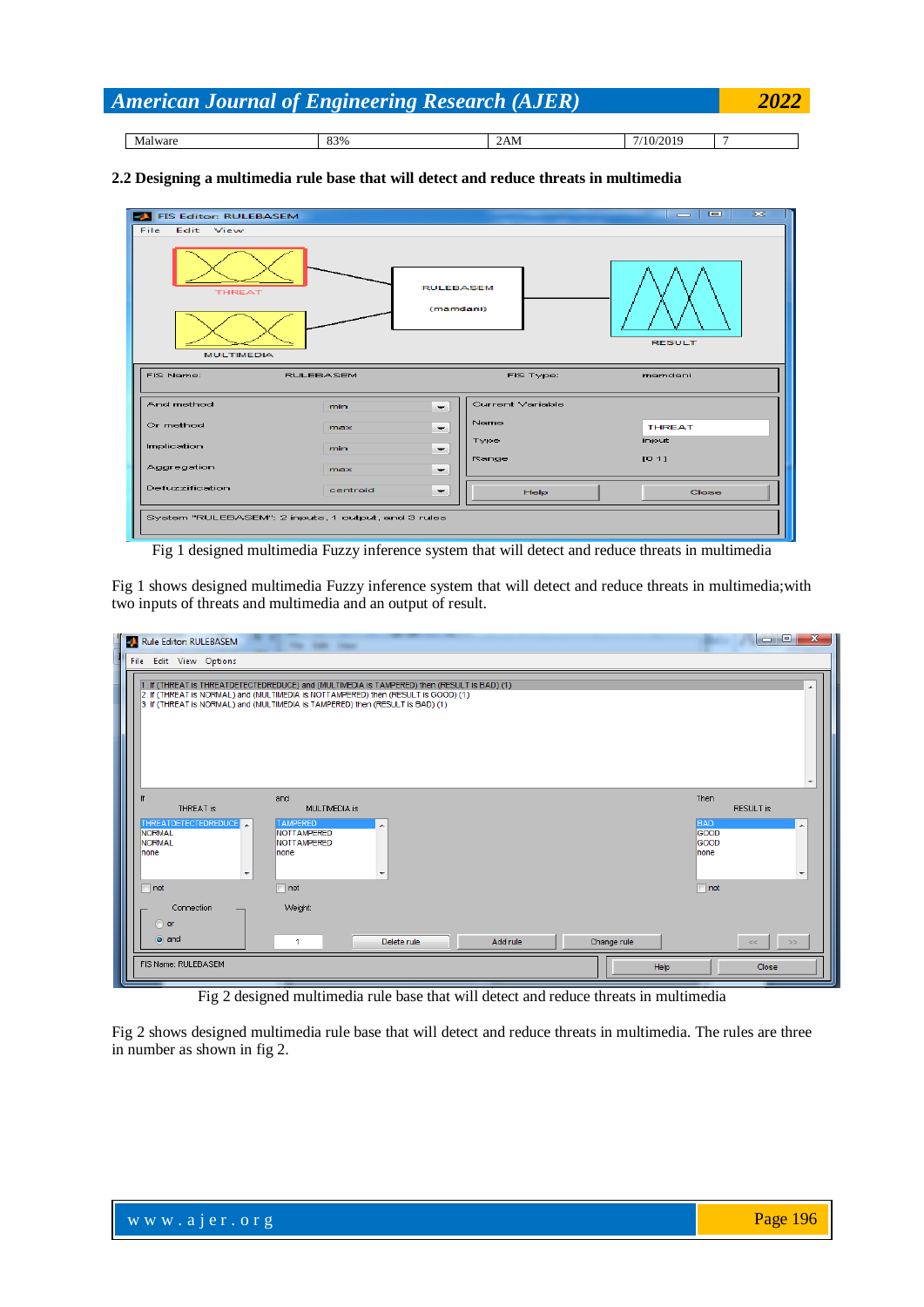## *American Journal of Engineering Research (AJER) 2022*

### **2.3 Training ANN in the multimedia rule base to enhance the efficacy of the rules**

IMPROVING SECURITY MANAGEMENT IN A MULTIMEDIA ENVIRONMENT USING NEURO-FUZZY CONTROLLER



Fig 3 trained ANN in the multimedia rule base to enhance the efficacy of the rules Fig 3 shows trained ANN in the multimedia rule base to enhance the efficacy of the rules.

### **2.4 Designing a SIMULINK model for improving security management in a multimedia environment using Neuro-fuzzy controller**



Fig 4 designed SIMULINK model forimproving security management in a multimedia environment using Neuro-fuzzy controller.

Fig 4 shows designed SIMULINK model forimproving security management in a multimedia environment using Neuro-fuzzy controller. The results obtained after simulation are as shown in fig 5.

### **III. RESULTS AND DISCUSSION**

Figure 1 shows a multimedia designed using Fuzzy Inference System that can detect and reduce threats in multimedia. Figure 1 has both threats and multimedia as inputs and the result as output.

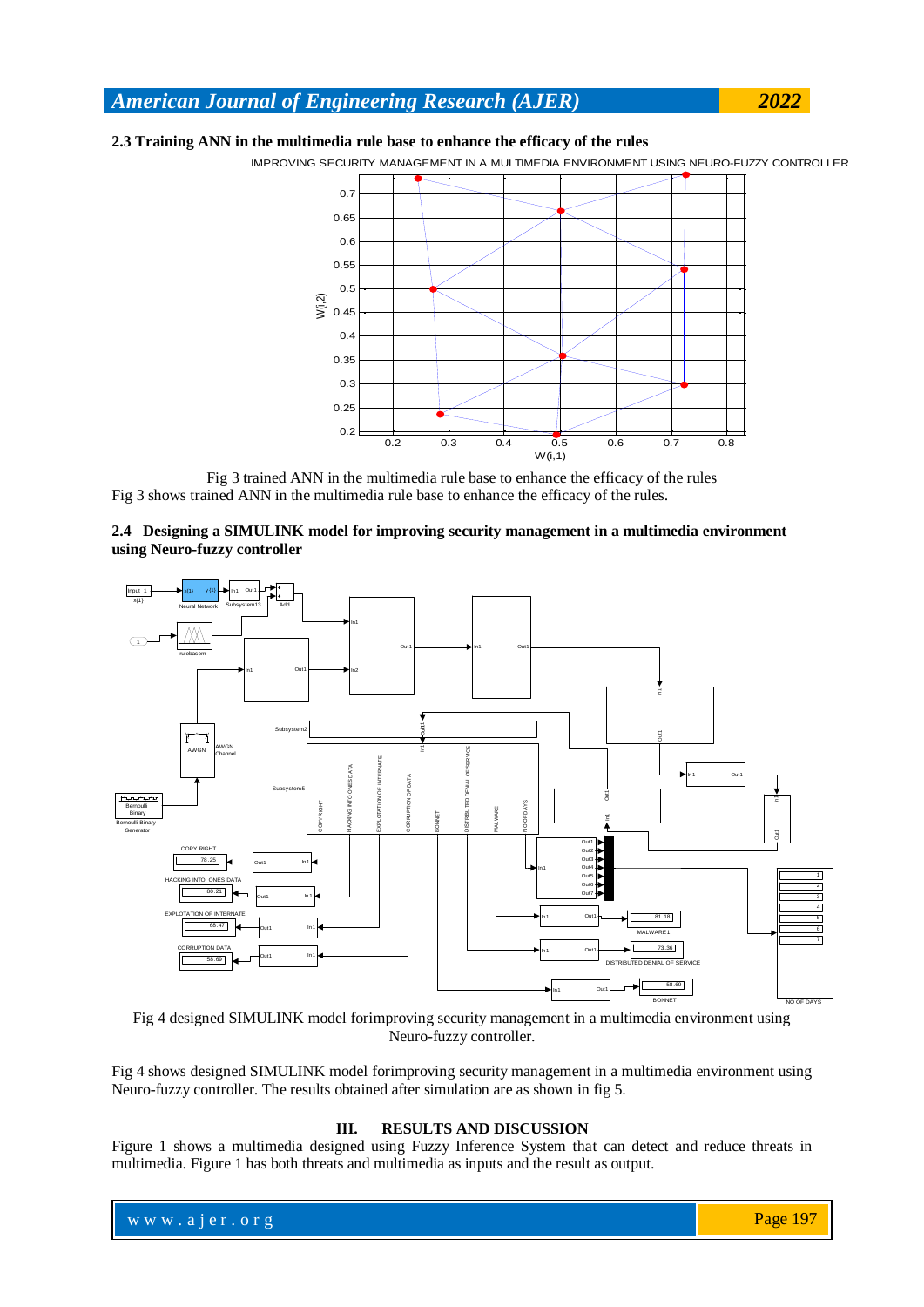Figure 2 shows the basics of multimedia rule designed to detect and reduce threats in multimedia. Three rules are involved as displayed in figure 3. It shows ANN trained in the basics of multimedia rule to improve the efficiency of the rules.

Figure 4 is a SIMULINK designed model for enhancing security management in a multimedia environment using Neuro-fuzzy control. The results obtained after simulation are as shown in Figure 5. Figure 5 shows a comparison between a common threat and a Neuro-fuzzy threat in improving security management in a multimedia environment. The average prevalence rate is 83% without a controller, when the controller is included in the system we have 81.18%. With these results obtained, it shows that the percentage reduction in the number of threats when Neuro-fuzzy is introduced into the system is 1.82%. Table 1 shows the types of threats found in the multimedia; while Table 2 compares the common threat and the Neuro-fuzzy threat to improving security management in a multimedia environment.

| management in a munimedia environment |                               |                            |  |  |  |
|---------------------------------------|-------------------------------|----------------------------|--|--|--|
| TIME(s)                               | <b>CONVENTIONAL THREAT IN</b> | NEURO-FUZZY THREAT IN      |  |  |  |
|                                       | <b>IMPROVING SECURITY</b>     | <b>IMPROVING SECURITY</b>  |  |  |  |
|                                       | MANAGEMENT IN A MULTIMEDIA    | MANAGEMENT IN A MULTIMEDIA |  |  |  |
|                                       | <b>ENVIRONMENT</b>            | <b>ENVIRONMENT</b>         |  |  |  |
|                                       | 83                            | 81.18                      |  |  |  |
|                                       | 75                            | 73.36                      |  |  |  |
|                                       | 60                            | 58.6                       |  |  |  |
|                                       | 80                            | 78.25                      |  |  |  |
|                                       | 82                            | 80.21                      |  |  |  |
|                                       | 70                            | 68.47                      |  |  |  |
|                                       | 60                            | 58.69                      |  |  |  |

**Table: 2** comparison between the conventional threat and Neuro-fuzzy threat in improving security ement in a multimedia enviro



Fig 5 comparing conventional threat and Neuro-fuzzy threat in improving security management in a multimedia environment. Fig 5 shows comparing conventional threat and Neuro-fuzzy threat in improving security management

### **IV. CONCLUSION**

The high rate of increase in the number of threats experienced in multimedia has led to its reduction in the number of its subscribers. This number of threats observed in the multimedia that has drastically led to the reduction of its subscribers is eradicated by an introduction of improving security management in a multimedia environment using neuro-fuzzy controller. To achieve this, it is done in this manner, characterizing types of threats observed in multimedia, designing a multimedia rule base that will detect and reduce threats in multimedia, training ANN in the multimedia rule base to enhance the efficacy of the rules and designing a SIMULINK model forimproving security management in a multimedia environment using Neuro-fuzzy controller. The results obtained are the highest conventional percentage of threat is 83% while that when Neurofuzzy is incorporated in the system is 81.18%. With these results obtained, it shows that the percentage reduction in the number of threats when Neuro- fuzzy is incorporated in the system is 1.82%..